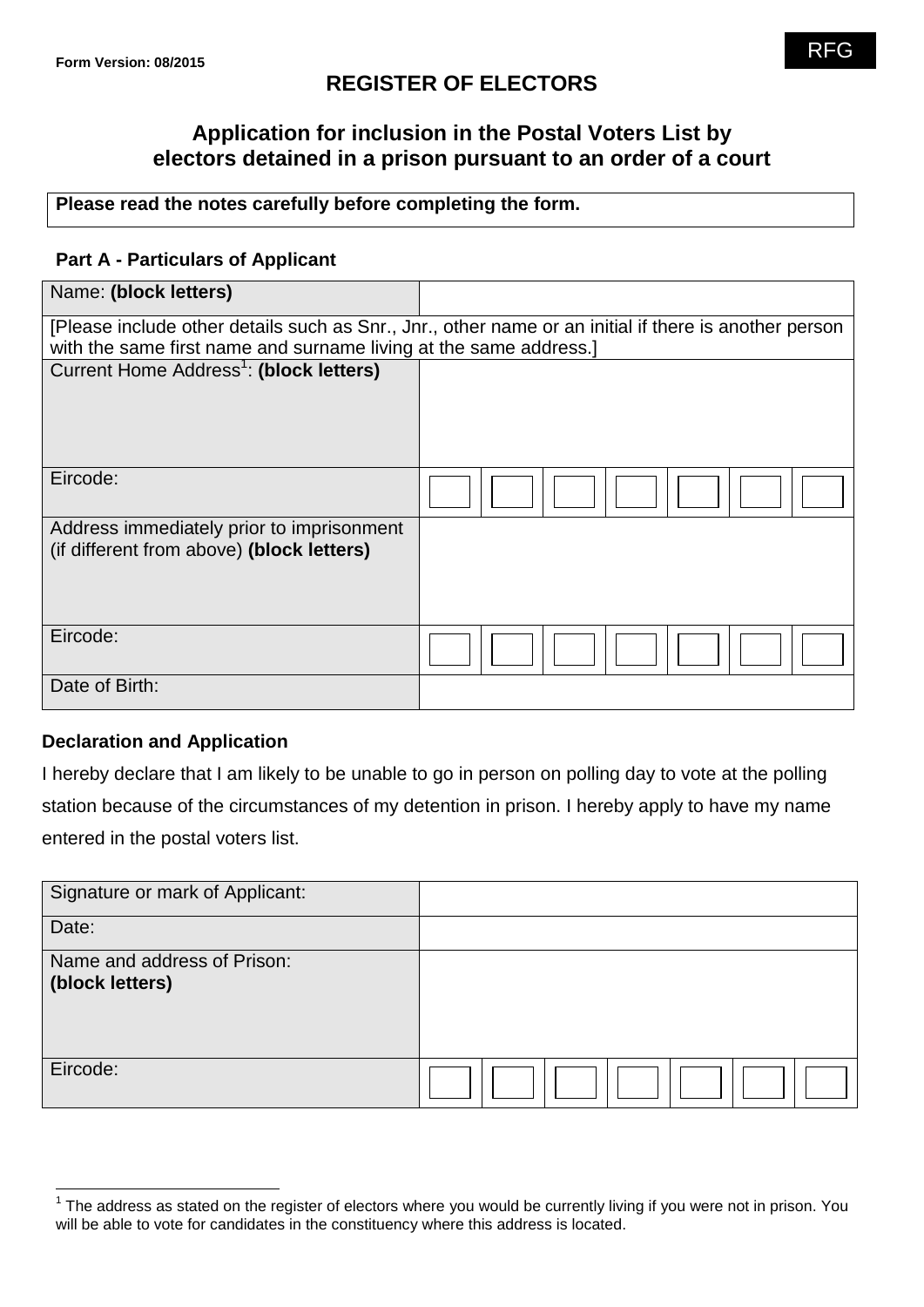## **Part B – Certificate by Relevant Official of the Prison<sup>2</sup>**

## **This part must be completed for each application**

I hereby certify that the above named applicant is currently detained in prison pursuant to an order of a court and is by virtue of the circumstances of his/her detention likely to be unable to go in person on polling day to vote at the polling station.

| Signature of Relevant Official:               |                     |
|-----------------------------------------------|---------------------|
| Name of Relevant Official:<br>(block letters) |                     |
| Rank/Title:                                   | <b>Prison Stamp</b> |
| Number of Relevant Official:                  |                     |
| Telephone:                                    |                     |
| Date:                                         |                     |

<sup>&</sup>lt;u>2</u><br><sup>2</sup> "Relevant official" is the Governor or a person appointed by him/her to carry out registration and voting-related duties.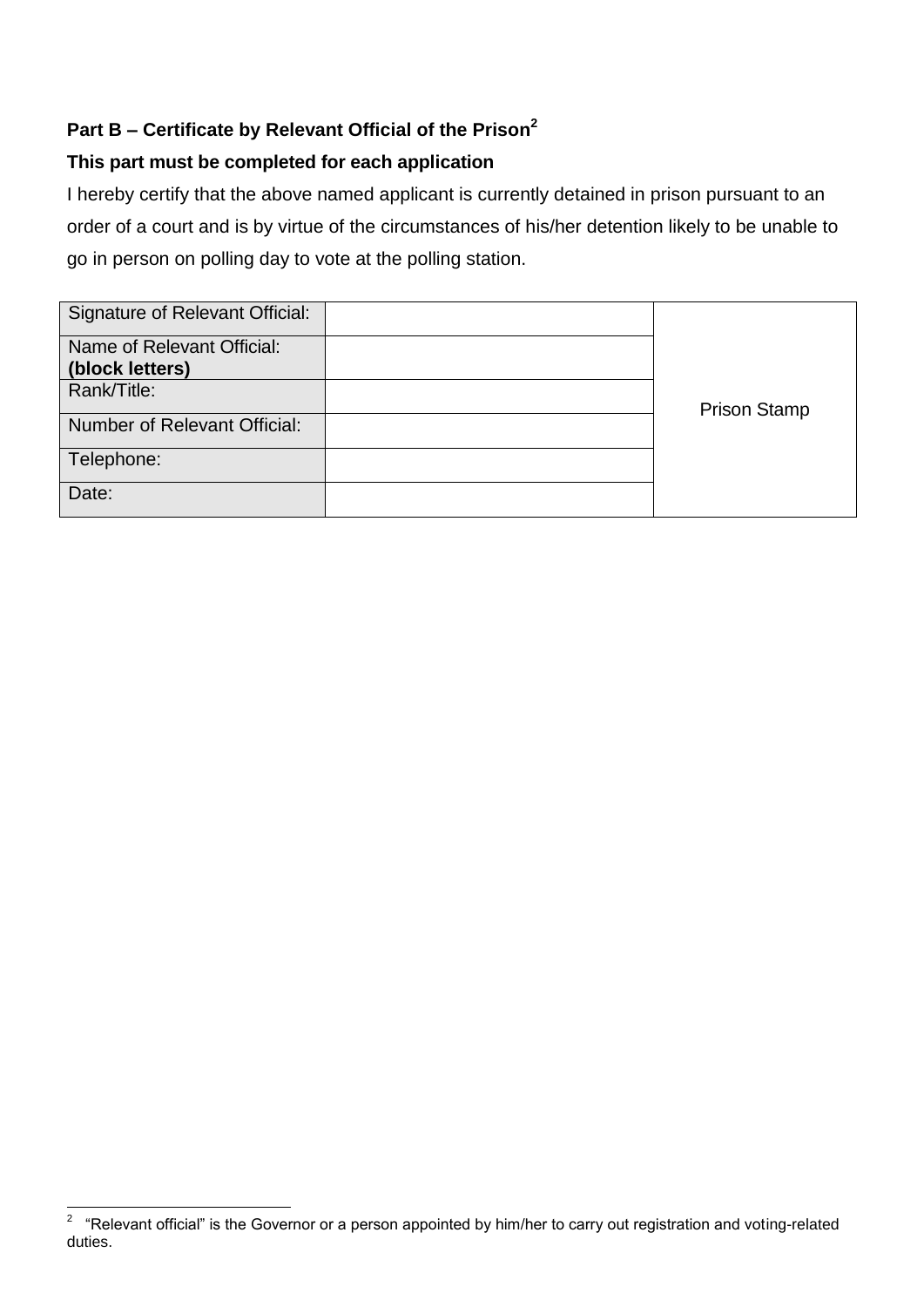### **NOTES TO FORM RFG**

#### **Application for inclusion in the Postal Voters List by electors detained in a prison pursuant to an order of a court**

- **1.** The purpose of this form is to facilitate voters already on the register of electors, who are likely to be unable to go in person on polling day at an election or referendum to vote at a polling station because of their detention in a prison pursuant to an order of court, and who wish to register as a postal voter. The form is for use in the period 15 February to 25 November each year in respect of the register coming into force the following 15 February. If you wish to apply to be included in the postal voters list for the current register or electors you should complete form RFG 1.
- **2.** You must, if required, be able to establish to the satisfaction of the registration authority (City, County or City and County Council) in the area in which you are registered on the register of electors that you were ordinarily resident in the State prior to your detention. If you are not already on the register of electors, you must also complete Form RFA or, after 25 November in any given year, Form RFA 4 for entry on the Supplement to the Register.

#### **3. Completing the application form**

You must complete Part A of the form. You must give your full name and current home address, including the Eircode, as they appear on the register of electors (i.e. the place where you would be living if you were not in prison). Eircode is the national postcode system for Ireland and comprises a unique 7 digit postcode which has been allocated to every address in Ireland. (If you had an address different from this immediately before you entered prison, you should also give this address.) You will, therefore, be able to vote for candidates in your own local constituency. You must also give the name and address of the prison to enable the ballot paper to be sent to you. **It is important that you sign or mark and date the application form, to make the application valid.**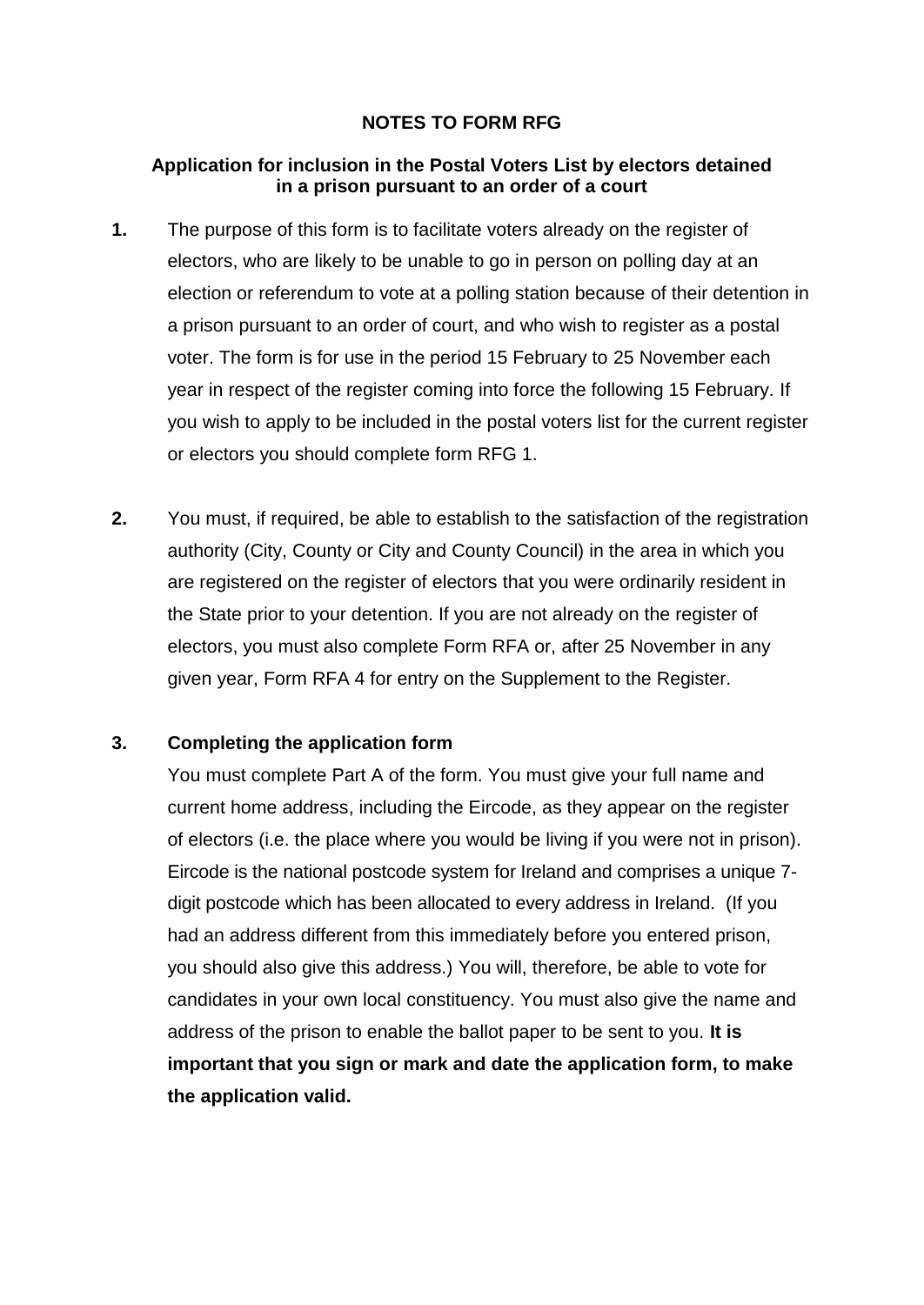### **4. Certification of the application**

When you have completed Part A of the form, you should hand it to the relevant official of the prison to complete Part B – if satisfied, that official will certify on the form that you are likely to be unable to go in person to the polling station to vote because of the circumstances of your detention in the prison.

### **5. Return of application form by post**

When the form is completed the relevant prison official will arrange to send it to the relevant registration authority.

### **6. What happens next?**

If your application is received by the registration authority before the latest date for receipt of applications (25 November) and it is satisfied that you are qualified to be entered in the postal voters list and that your application is properly completed and certified, your name will be entered in the postal voters list. The registration authority may require additional information or documents to decide your eligibility for inclusion in the postal voters list. Where a registration authority seeks any additional information or documents and specifies a date within which it must be furnished, failure to do so within the specified time means that your application will be deemed to be withdrawn.

You will be notified by the registration authority of the decision on your application and, if it is refused, you will be given the reason for the refusal. Where your application is refused, you will have the right to appeal to the County Registrar against the ruling of the registration authority.

## **7. Method of voting**

An elector entered in the postal voters list because of the circumstances of his or her detention will be sent a ballot paper and a declaration of identity before polling day. In order to vote you will be required to produce to the relevant official in the prison the envelope addressed to you, the unmarked ballot paper and a declaration of identity. You will be required to complete and sign (or mark) the declaration of identity in the presence of the relevant official,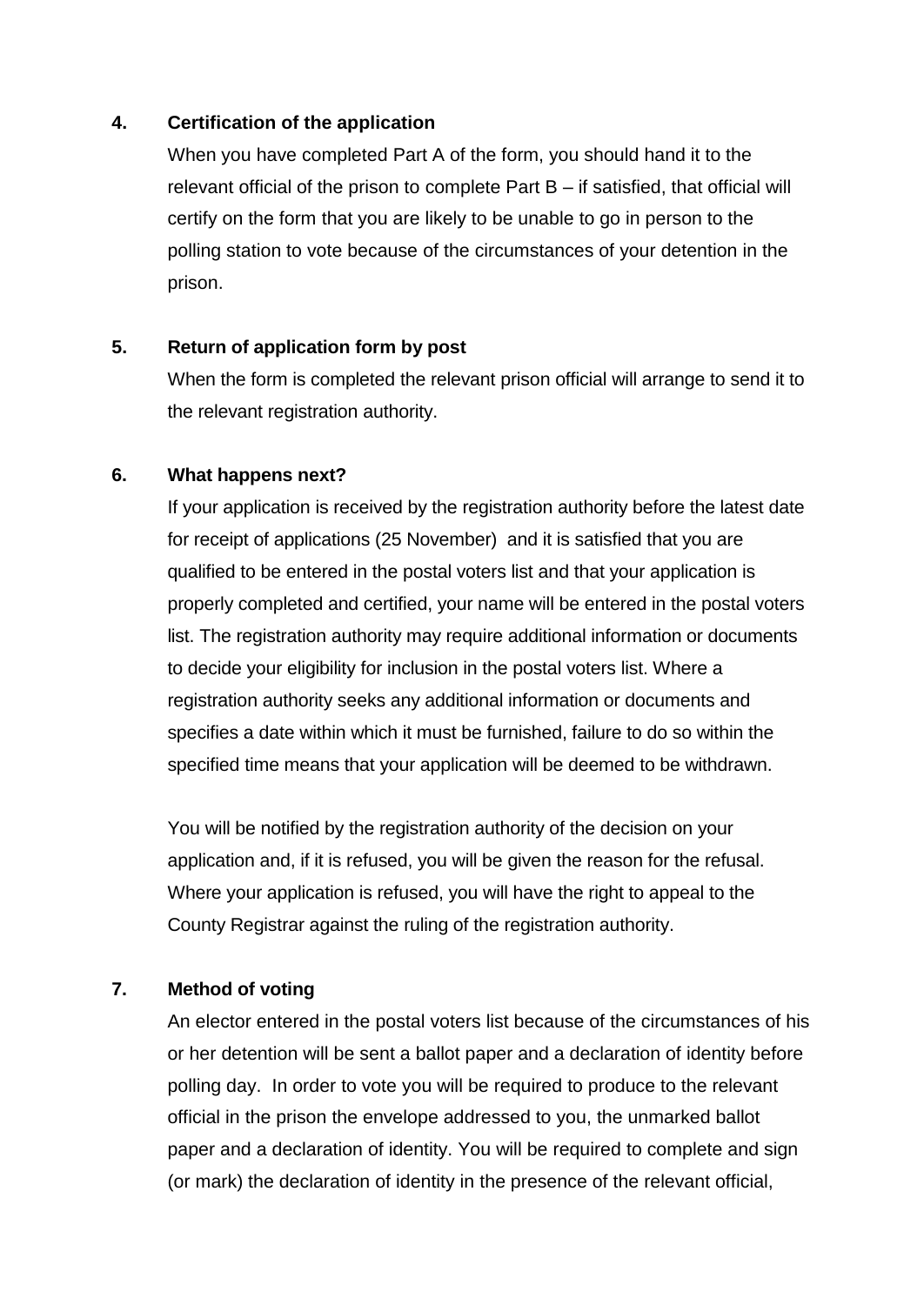who, on being satisfied as to your identity, will witness the declaration and stamp the declaration of identity with the stamp of the prison. You may then mark the ballot paper (in secret), put it in the ballot paper envelope, put all documents in a covering envelope and hand that envelope to the relevant official who will arrange to have it sent to the returning officer so as to be received by the polling day.

#### **8. Release from prison etc.**

If your application for inclusion in the postal voters list is granted you can only vote by post. If you are no longer in prison and still on the postal voters list, you cannot vote at a polling station unless you write to the registration authority and ask to have your name deleted from the postal voters list. This must be done within a certain period before the holding of an election or referendum (i.e. 2) days after the date of dissolution of the Dáil at a general election or 2 days after the making of an order appointing polling day at a Dáil bye-election or a Presidential, European, local election or a referendum.)

If, however, you are still on the postal voters list at the time of an election or referendum and where there is time to do so, the returning officer can readdress the envelope (containing the ballot paper etc.) to you at your home address on receipt of the returned envelope from the prison authorities. In these circumstances, you can vote at a Garda station in the same way as other postal voters. (To do this, you must go in person to a Garda station and produce to a member of the Garda Síochána the envelope addressed to you, the unmarked ballot paper and the declaration of identity. You will be required to complete and sign or mark the declaration of identity in the presence of the Garda and hand it to the Garda. If the Garda is satisfied as to your identity he or she will witness the declaration and stamp the declaration of identity with the stamp of the Garda station. You may then mark the ballot paper (in secret), put it in the ballot paper envelope, put all documents in a covering envelope and return that envelope by post to the returning officer.